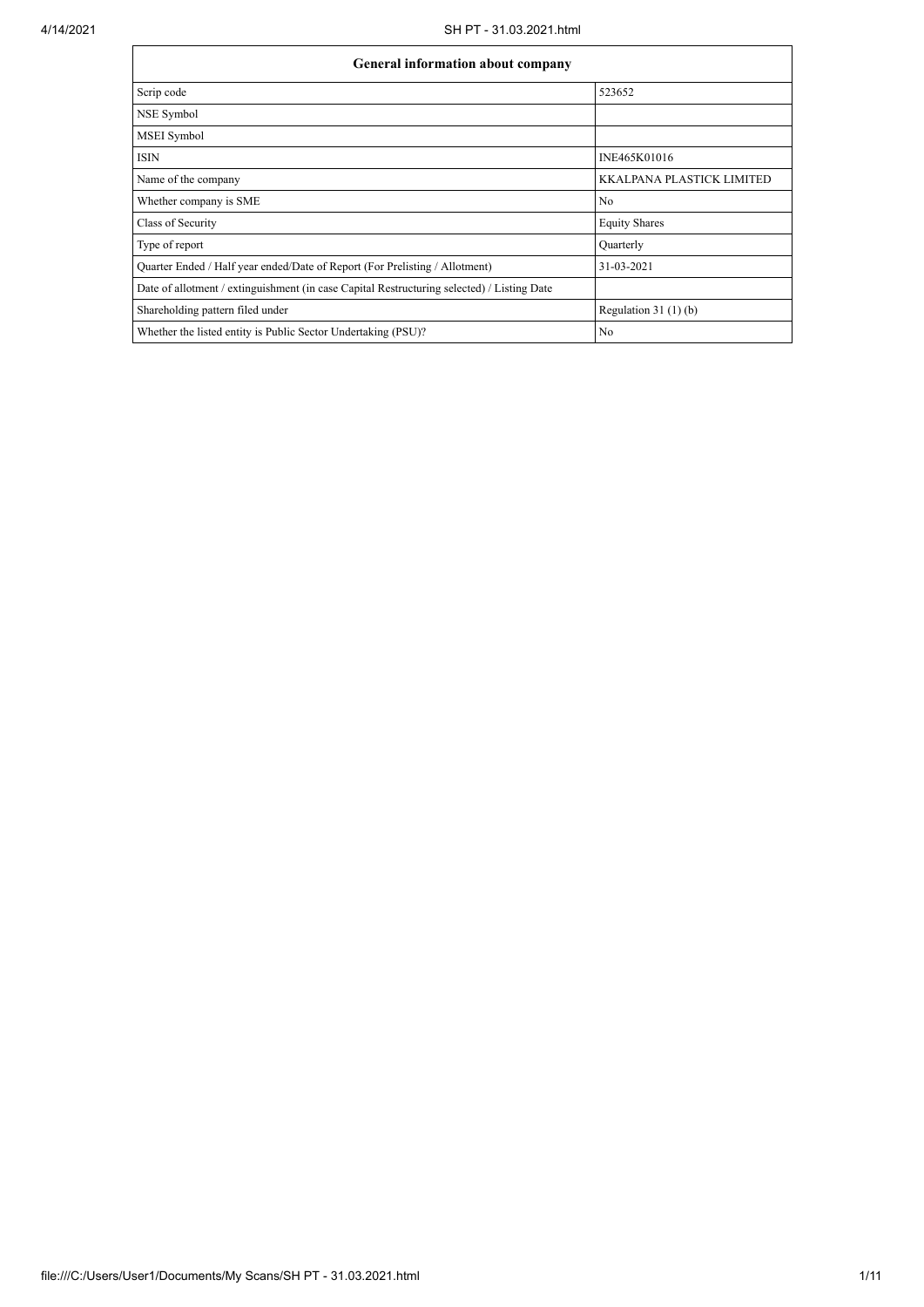|                | <b>Declaration</b>                                                                        |                |                                |                       |                             |  |  |  |
|----------------|-------------------------------------------------------------------------------------------|----------------|--------------------------------|-----------------------|-----------------------------|--|--|--|
| Sr.<br>No.     | Particular                                                                                | Yes/No         | Promoter and<br>Promoter Group | Public<br>shareholder | Non Promoter-<br>Non Public |  |  |  |
|                | Whether the Listed Entity has issued any partly paid up shares?                           | N <sub>o</sub> | N <sub>o</sub>                 | N <sub>o</sub>        | N <sub>o</sub>              |  |  |  |
| $\overline{c}$ | Whether the Listed Entity has issued any Convertible Securities                           | N <sub>o</sub> | No                             | N <sub>0</sub>        | No                          |  |  |  |
| 3              | Whether the Listed Entity has issued any Warrants?                                        | N <sub>0</sub> | N <sub>0</sub>                 | N <sub>o</sub>        | N <sub>0</sub>              |  |  |  |
| 4              | Whether the Listed Entity has any shares against which<br>depository receipts are issued? | N <sub>0</sub> | N <sub>o</sub>                 | N <sub>0</sub>        | N <sub>0</sub>              |  |  |  |
| 5              | Whether the Listed Entity has any shares in locked-in?                                    | N <sub>o</sub> | N <sub>o</sub>                 | N <sub>o</sub>        | N <sub>0</sub>              |  |  |  |
| 6              | Whether any shares held by promoters are pledge or otherwise<br>encumbered?               | N <sub>0</sub> | N <sub>o</sub>                 |                       |                             |  |  |  |
| 7              | Whether company has equity shares with differential voting<br>rights?                     | N <sub>o</sub> | N <sub>o</sub>                 | No                    | N <sub>o</sub>              |  |  |  |
| 8              | Whether the listed entity has any significant beneficial owner?                           | Yes            |                                |                       |                             |  |  |  |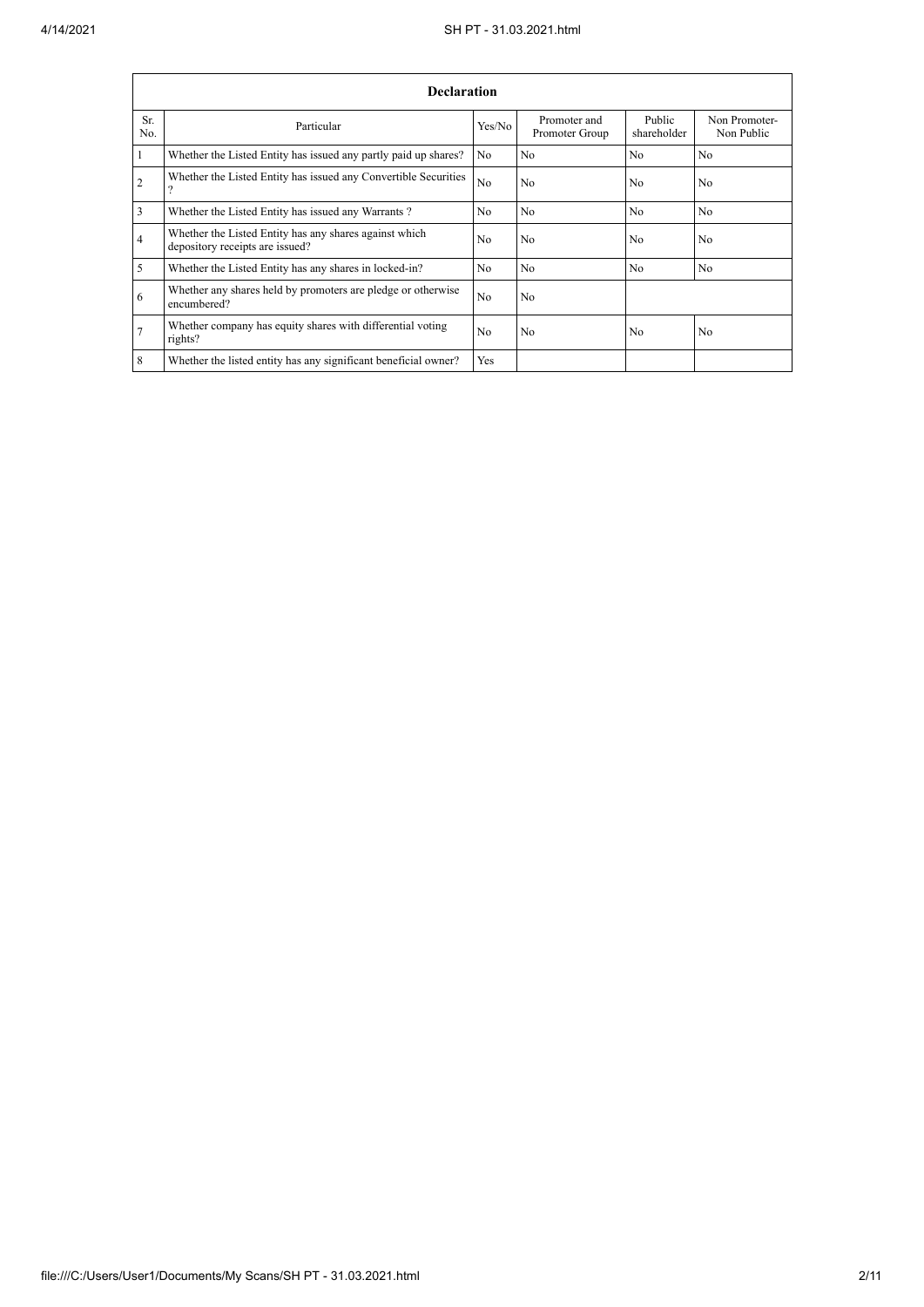|          | Table I - Summary Statement holding of specified securities                                                                                                                                                                                                                                                              |         |                      |                           |                  |                      |                                        |                                                                  |  |         |       |
|----------|--------------------------------------------------------------------------------------------------------------------------------------------------------------------------------------------------------------------------------------------------------------------------------------------------------------------------|---------|----------------------|---------------------------|------------------|----------------------|----------------------------------------|------------------------------------------------------------------|--|---------|-------|
|          | Category                                                                                                                                                                                                                                                                                                                 | Nos. Of | No. of<br>fully paid | No. Of<br>Partly          | No. Of<br>shares | Total nos.<br>shares | Shareholding as a<br>% of total no. of | Number of Voting Rights held in each<br>class of securities (IX) |  |         |       |
| Category | paid-up<br>underlying<br>shares (calculated<br>of<br>shareholders<br>held (VII)<br>up equity<br>as per SCRR, 1957)<br>shareholder<br>$($ I<br>Depository<br>equity<br>(III)<br>shares<br>$= (IV) +$<br>(VIII) As a % of<br>shares<br>Receipts<br>(II)<br>held $(IV)$<br>$(V)$ + $(VI)$<br>$(A+B+C2)$<br>held (V)<br>(VI) |         |                      | No of Voting (XIV) Rights | Total as a       |                      |                                        |                                                                  |  |         |       |
|          |                                                                                                                                                                                                                                                                                                                          |         |                      |                           | Class<br>eg: X   | Class<br>eg:y        | Total                                  | $%$ of<br>$(A+B+C)$                                              |  |         |       |
| (A)      | Promoter<br>&<br>Promoter<br>Group                                                                                                                                                                                                                                                                                       | 2       | 4012235              |                           |                  | 4012235              | 72.57                                  | 4012235                                                          |  | 4012235 | 72.57 |
| (B)      | Public                                                                                                                                                                                                                                                                                                                   | 18425   | 1516300              |                           |                  | 1516300              | 27.43                                  | 1516300                                                          |  | 1516300 | 27.43 |
| (C)      | Non<br>Promoter-<br>Non Public                                                                                                                                                                                                                                                                                           |         |                      |                           |                  |                      |                                        |                                                                  |  |         |       |
| (C1)     | <b>Shares</b><br>underlying<br><b>DRs</b>                                                                                                                                                                                                                                                                                |         |                      |                           |                  |                      |                                        |                                                                  |  |         |       |
| (C2)     | Shares held<br>by<br>Employee<br>Trusts                                                                                                                                                                                                                                                                                  |         |                      |                           |                  |                      |                                        |                                                                  |  |         |       |
|          | Total                                                                                                                                                                                                                                                                                                                    | 18427   | 5528535              |                           |                  | 5528535              | 100                                    | 5528535                                                          |  | 5528535 | 100   |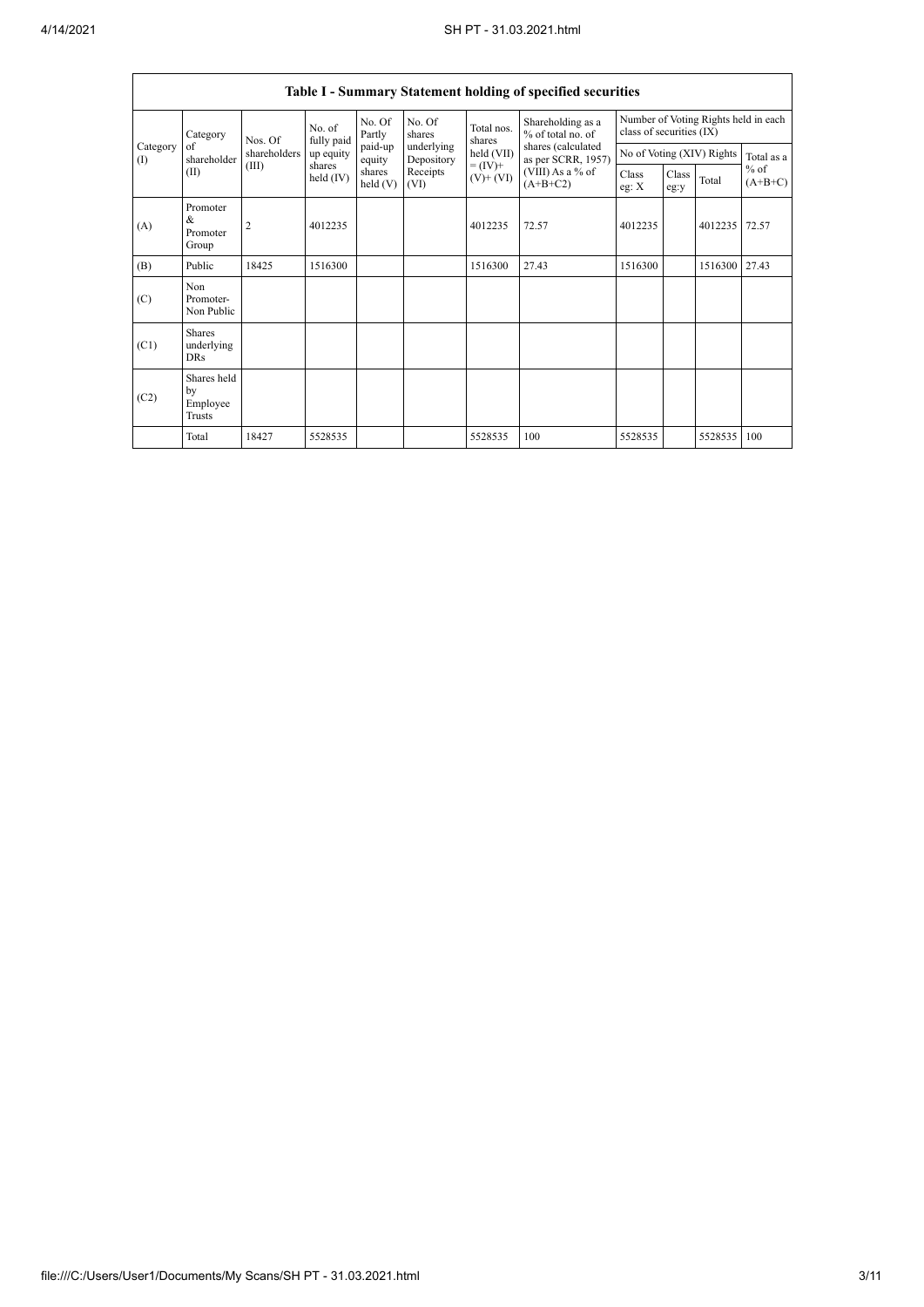|                        |                                                                                                                                                                                                                                                                                                                                                                                                                                                                                                                 |            |                                                        | Table I - Summary Statement holding of specified securities |                                                         |                                                                               |  |                                       |         |
|------------------------|-----------------------------------------------------------------------------------------------------------------------------------------------------------------------------------------------------------------------------------------------------------------------------------------------------------------------------------------------------------------------------------------------------------------------------------------------------------------------------------------------------------------|------------|--------------------------------------------------------|-------------------------------------------------------------|---------------------------------------------------------|-------------------------------------------------------------------------------|--|---------------------------------------|---------|
| $\sigma$ f<br>Category | No. Of Shares<br>Shareholding, as a %<br>No. Of<br>Underlying<br>assuming full<br>No. of<br><b>Shares</b><br>conversion of<br><b>Shares</b><br>Outstanding<br>Category<br>Underlying<br>Underlying<br>convertible<br>convertible securities (<br>Outstanding<br>shareholder<br>securities and<br>Outstanding<br>as a percentage of<br>convertible<br>(II)<br>Warrants<br>No. Of<br>diluted share capital)<br>securities<br>$(XI) = (VII)+(X) As a %$<br>$(X_i)$<br>Warrants (Xi)<br>(X)<br>of $(A+B+C2)$<br>(a) |            |                                                        | Number of<br>Locked in<br>shares (XII)                      |                                                         | Number of<br><b>Shares</b><br>pledged or<br>otherwise<br>encumbered<br>(XIII) |  | Number of<br>equity shares<br>held in |         |
| (1)                    |                                                                                                                                                                                                                                                                                                                                                                                                                                                                                                                 | No.<br>(a) | As a<br>$%$ of<br>total<br>Shares $(a)$<br>held<br>(b) | No.                                                         | As a<br>$%$ of<br>total<br><b>Shares</b><br>held<br>(b) | dematerialized<br>form $(XIV)$                                                |  |                                       |         |
| (A)                    | Promoter<br>&<br>Promoter<br>Group                                                                                                                                                                                                                                                                                                                                                                                                                                                                              |            |                                                        | 72.57                                                       |                                                         |                                                                               |  |                                       | 4012235 |
| (B)                    | Public                                                                                                                                                                                                                                                                                                                                                                                                                                                                                                          |            |                                                        | 27.43                                                       |                                                         |                                                                               |  |                                       | 200715  |
| (C)                    | Non<br>Promoter-<br>Non Public                                                                                                                                                                                                                                                                                                                                                                                                                                                                                  |            |                                                        |                                                             |                                                         |                                                                               |  |                                       |         |
| (C1)                   | <b>Shares</b><br>underlying<br><b>DRs</b>                                                                                                                                                                                                                                                                                                                                                                                                                                                                       |            |                                                        |                                                             |                                                         |                                                                               |  |                                       |         |
| (C2)                   | Shares held<br>by<br>Employee<br><b>Trusts</b>                                                                                                                                                                                                                                                                                                                                                                                                                                                                  |            |                                                        |                                                             |                                                         |                                                                               |  |                                       |         |
|                        | Total                                                                                                                                                                                                                                                                                                                                                                                                                                                                                                           |            |                                                        | 100                                                         |                                                         |                                                                               |  |                                       | 4212950 |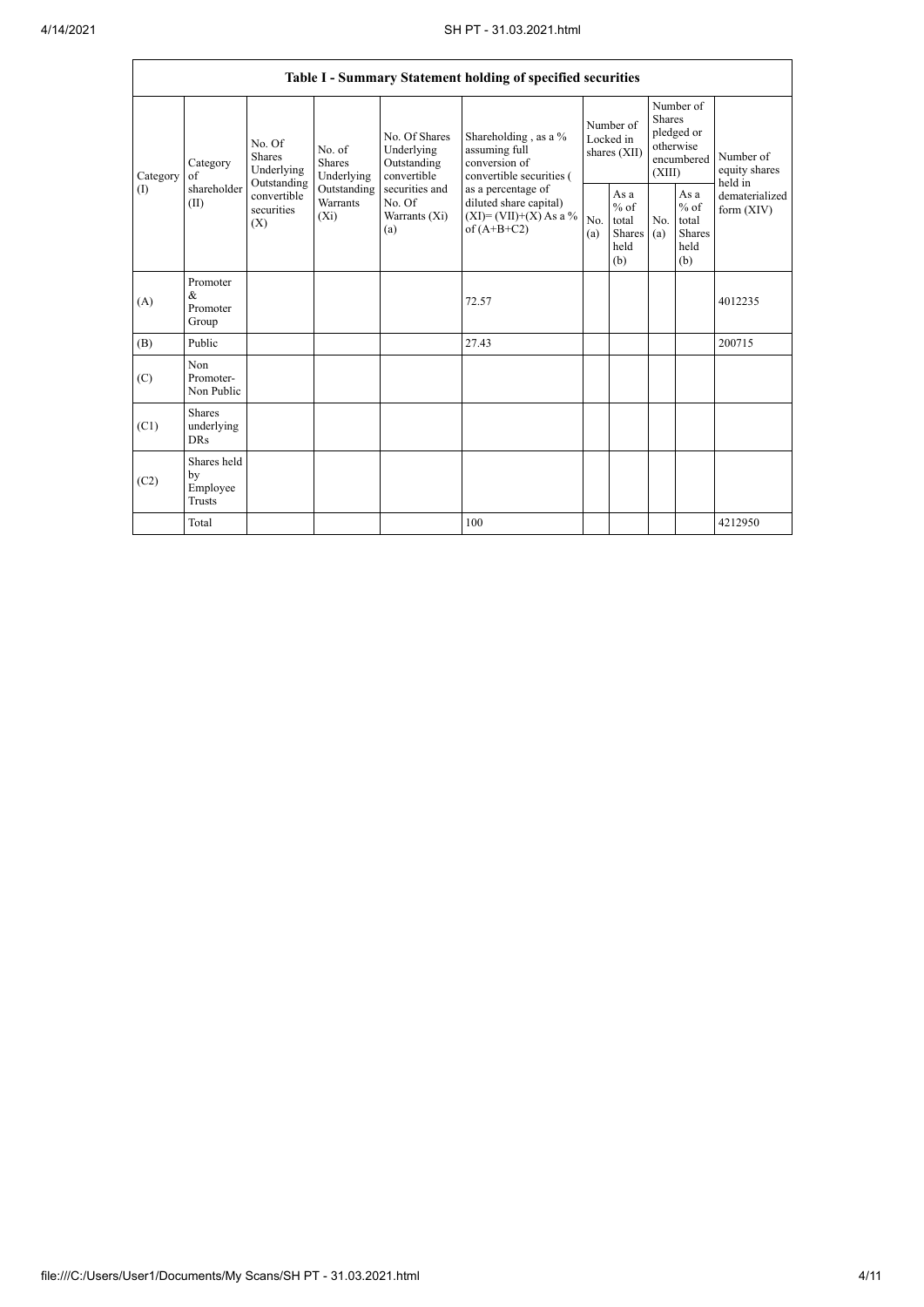|                                                                                         |                                                                                                                     |                         |                            |                       |                                    |                             | Table II - Statement showing shareholding pattern of the Promoter and Promoter Group          |                                                                  |               |               |                                 |
|-----------------------------------------------------------------------------------------|---------------------------------------------------------------------------------------------------------------------|-------------------------|----------------------------|-----------------------|------------------------------------|-----------------------------|-----------------------------------------------------------------------------------------------|------------------------------------------------------------------|---------------|---------------|---------------------------------|
|                                                                                         |                                                                                                                     |                         | No. of                     | No. Of<br>Partly      | No. Of                             | Total<br>nos.               | Shareholding as<br>a % of total no.                                                           | Number of Voting Rights held in<br>each class of securities (IX) |               |               |                                 |
| Sr.                                                                                     | Category $\&$<br>Name of the                                                                                        | Nos. Of<br>shareholders | fully<br>paid up<br>equity | paid-<br>up<br>equity | shares<br>underlying<br>Depository | shares<br>held<br>$(VII) =$ | of shares<br>(calculated as<br>per SCRR,                                                      | No of Voting (XIV) Rights                                        |               |               | Total<br>as a %                 |
|                                                                                         | Shareholders (I)                                                                                                    | (III)                   | shares<br>held (IV)        | shares<br>held<br>(V) | Receipts<br>(VI)                   | $(IV)+$<br>$(V)$ +<br>(VI)  | 1957) (VIII) As<br>a % of<br>$(A+B+C2)$                                                       | Class eg:<br>X                                                   | Class<br>eg:y | Total         | of<br>Total<br>Voting<br>rights |
| А                                                                                       | Table II - Statement showing shareholding pattern of the Promoter and Promoter Group                                |                         |                            |                       |                                    |                             |                                                                                               |                                                                  |               |               |                                 |
| (1)                                                                                     | Indian                                                                                                              |                         |                            |                       |                                    |                             |                                                                                               |                                                                  |               |               |                                 |
| (d)                                                                                     | Any Other<br>(specify)                                                                                              | $\sqrt{2}$              | 4012235                    |                       |                                    | 4012235                     | 72.57                                                                                         | 4012235                                                          |               | 4012235       | 72.57                           |
| Sub-Total (A)<br>(1)                                                                    |                                                                                                                     | $\overline{c}$          | 4012235                    |                       |                                    | 4012235                     | 72.57                                                                                         | 4012235                                                          |               | 4012235       | 72.57                           |
| (2)                                                                                     | Foreign                                                                                                             |                         |                            |                       |                                    |                             |                                                                                               |                                                                  |               |               |                                 |
| Total<br>Shareholding<br>of Promoter<br>and Promoter<br>Group $(A)=$<br>$(A)(1)+(A)(2)$ |                                                                                                                     | $\sqrt{2}$              | 4012235                    |                       |                                    | 4012235                     | 72.57                                                                                         | 4012235                                                          |               | 4012235       | 72.57                           |
| B                                                                                       | Table III - Statement showing shareholding pattern of the Public shareholder                                        |                         |                            |                       |                                    |                             |                                                                                               |                                                                  |               |               |                                 |
| (1)                                                                                     | Institutions                                                                                                        |                         |                            |                       |                                    |                             |                                                                                               |                                                                  |               |               |                                 |
| (f)                                                                                     | Financial<br>Institutions/<br><b>Banks</b>                                                                          | $\mathbf{1}$            | 50                         |                       |                                    | 50                          | $\boldsymbol{0}$                                                                              | 50                                                               |               | 50            | $\boldsymbol{0}$                |
| Sub-Total (B)<br>(1)                                                                    |                                                                                                                     | $\mathbf{1}$            | 50                         |                       |                                    | 50                          | $\boldsymbol{0}$                                                                              | 50                                                               |               | 50            | $\boldsymbol{0}$                |
| (3)                                                                                     | Non-institutions                                                                                                    |                         |                            |                       |                                    |                             |                                                                                               |                                                                  |               |               |                                 |
| (a(i))                                                                                  | Individuals -<br>i.Individual<br>shareholders<br>holding<br>nominal share<br>capital up to Rs.<br>2 lakhs.          | 18354                   | 1356052                    |                       |                                    | 1356052                     | 24.53                                                                                         | 1356052                                                          |               | 1356052 24.53 |                                 |
| (a(ii))                                                                                 | Individuals - ii.<br>Individual<br>shareholders<br>holding<br>nominal share<br>capital in excess<br>of Rs. 2 lakhs. | 1                       | 23823                      |                       |                                    | 23823                       | 0.43                                                                                          | 23823                                                            |               | 23823         | 0.43                            |
| (e)                                                                                     | Any Other<br>(specify)                                                                                              | 69                      | 136375                     |                       |                                    | 136375                      | 2.47                                                                                          | 136375                                                           |               | 136375        | 2.47                            |
| Sub-Total (B)<br>(3)                                                                    |                                                                                                                     | 18424                   | 1516250                    |                       |                                    | 1516250                     | 27.43                                                                                         | 1516250                                                          |               | 1516250       | 27.43                           |
| <b>Total Public</b><br>Shareholding<br>$(B)=(B)(1)+$<br>$(B)(2)+(B)(3)$                 |                                                                                                                     | 18425                   | 1516300                    |                       |                                    | 1516300                     | 27.43                                                                                         | 1516300                                                          |               | 1516300       | 27.43                           |
| ${\bf C}$                                                                               |                                                                                                                     |                         |                            |                       |                                    |                             | Table IV - Statement showing shareholding pattern of the Non Promoter- Non Public shareholder |                                                                  |               |               |                                 |
| Total (<br>$\mathrm{A} \text{+} \mathrm{B} \text{+} \mathrm{C2}$ )                      |                                                                                                                     | 18427                   | 5528535                    |                       |                                    | 5528535                     | 100                                                                                           | 5528535                                                          |               | 5528535       | 100                             |
| Total $(A+B+C)$                                                                         |                                                                                                                     | 18427                   | 5528535                    |                       |                                    | 5528535                     | 100                                                                                           | 5528535                                                          |               | 5528535       | 100                             |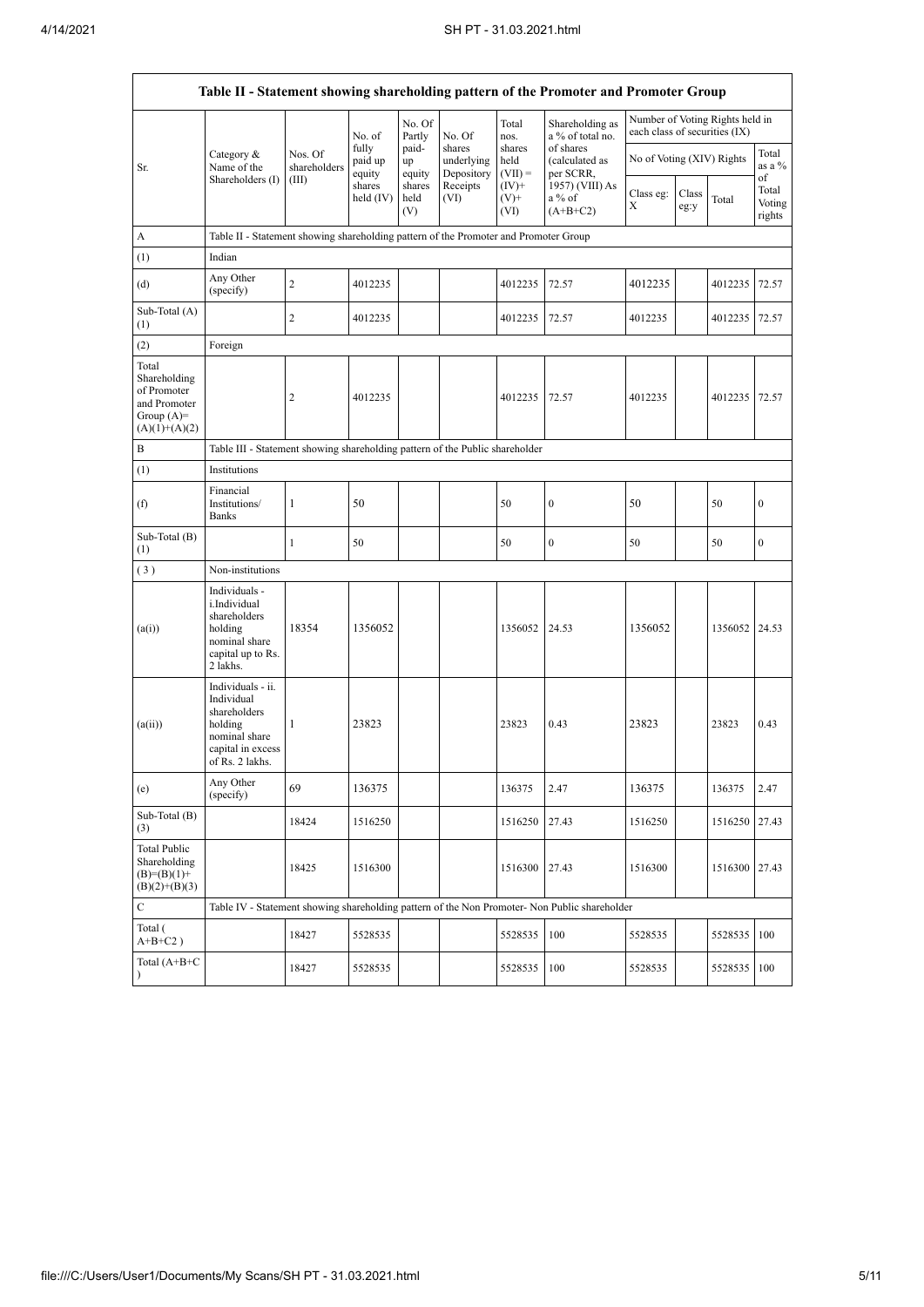$\mathbf{r}$ 

h

|                                                                                         | Table II - Statement showing shareholding pattern of the Promoter and Promoter Group |                                    |                                                                |                                                                                                                                                                           |                                        |                                                  |                                                                        |                                                  |                                       |
|-----------------------------------------------------------------------------------------|--------------------------------------------------------------------------------------|------------------------------------|----------------------------------------------------------------|---------------------------------------------------------------------------------------------------------------------------------------------------------------------------|----------------------------------------|--------------------------------------------------|------------------------------------------------------------------------|--------------------------------------------------|---------------------------------------|
| Sr.                                                                                     | No. Of<br>No. of<br><b>Shares</b><br><b>Shares</b><br>Underlying                     | Underlying                         | No. Of Shares<br>Underlying<br>Outstanding                     | Shareholding, as a %<br>assuming full conversion of<br>convertible securities (as a<br>percentage of diluted share<br>capital) $(XI) = (VII)+(X) As$<br>a % of $(A+B+C2)$ | Number of<br>Locked in<br>shares (XII) |                                                  | Number of<br>Shares<br>pledged or<br>otherwise<br>encumbered<br>(XIII) |                                                  | Number of<br>equity shares<br>held in |
|                                                                                         | Outstanding<br>convertible<br>securities<br>(X)                                      | Outstanding<br>Warrants<br>$(X_i)$ | convertible<br>securities and<br>No. Of Warrants<br>$(X_i)(a)$ |                                                                                                                                                                           | No.<br>(a)                             | As a<br>$%$ of<br>total<br>Shares<br>held<br>(b) | No.<br>(a)                                                             | As a<br>$%$ of<br>total<br>Shares<br>held<br>(b) | dematerialized<br>form $(XIV)$        |
| А                                                                                       |                                                                                      |                                    |                                                                | Table II - Statement showing shareholding pattern of the Promoter and Promoter Group                                                                                      |                                        |                                                  |                                                                        |                                                  |                                       |
| (1)                                                                                     | Indian                                                                               |                                    |                                                                |                                                                                                                                                                           |                                        |                                                  |                                                                        |                                                  |                                       |
| (d)                                                                                     |                                                                                      |                                    |                                                                | 72.57                                                                                                                                                                     |                                        |                                                  |                                                                        |                                                  | 4012235                               |
| Sub-Total (A)<br>(1)                                                                    |                                                                                      |                                    |                                                                | 72.57                                                                                                                                                                     |                                        |                                                  |                                                                        |                                                  | 4012235                               |
| (2)                                                                                     | Foreign                                                                              |                                    |                                                                |                                                                                                                                                                           |                                        |                                                  |                                                                        |                                                  |                                       |
| Total<br>Shareholding<br>of Promoter<br>and Promoter<br>Group $(A)=$<br>$(A)(1)+(A)(2)$ |                                                                                      |                                    |                                                                | 72.57                                                                                                                                                                     |                                        |                                                  |                                                                        |                                                  | 4012235                               |
| B                                                                                       |                                                                                      |                                    |                                                                | Table III - Statement showing shareholding pattern of the Public shareholder                                                                                              |                                        |                                                  |                                                                        |                                                  |                                       |
| (1)                                                                                     | Institutions                                                                         |                                    |                                                                |                                                                                                                                                                           |                                        |                                                  |                                                                        |                                                  |                                       |
| (f)                                                                                     |                                                                                      |                                    |                                                                | $\boldsymbol{0}$                                                                                                                                                          |                                        |                                                  |                                                                        |                                                  | $\boldsymbol{0}$                      |
| Sub-Total (B)<br>(1)                                                                    |                                                                                      |                                    |                                                                | $\mathbf{0}$                                                                                                                                                              |                                        |                                                  |                                                                        |                                                  | $\theta$                              |
| (3)                                                                                     | Non-institutions                                                                     |                                    |                                                                |                                                                                                                                                                           |                                        |                                                  |                                                                        |                                                  |                                       |
| (a(i))                                                                                  |                                                                                      |                                    |                                                                | 24.53                                                                                                                                                                     |                                        |                                                  |                                                                        |                                                  | 152867                                |
| (a(ii))                                                                                 |                                                                                      |                                    |                                                                | 0.43                                                                                                                                                                      |                                        |                                                  |                                                                        |                                                  | 23823                                 |
| (e)                                                                                     |                                                                                      |                                    |                                                                | 2.47                                                                                                                                                                      |                                        |                                                  |                                                                        |                                                  | 24025                                 |
| Sub-Total (B)<br>(3)                                                                    |                                                                                      |                                    |                                                                | 27.43                                                                                                                                                                     |                                        |                                                  |                                                                        |                                                  | 200715                                |
| <b>Total Public</b><br>Shareholding<br>$(B)= (B)(1) +$<br>$(B)(2)+(B)(3)$               |                                                                                      |                                    |                                                                | 27.43                                                                                                                                                                     |                                        |                                                  |                                                                        |                                                  | 200715                                |
| $\mathsf{C}$                                                                            |                                                                                      |                                    |                                                                | Table IV - Statement showing shareholding pattern of the Non Promoter- Non Public shareholder                                                                             |                                        |                                                  |                                                                        |                                                  |                                       |
| Total (<br>$A+B+C2$ )                                                                   |                                                                                      |                                    |                                                                | 100                                                                                                                                                                       |                                        |                                                  |                                                                        |                                                  | 4212950                               |
| Total (A+B+C<br>$\mathcal{E}$                                                           |                                                                                      |                                    |                                                                | 100                                                                                                                                                                       |                                        |                                                  |                                                                        |                                                  | 4212950                               |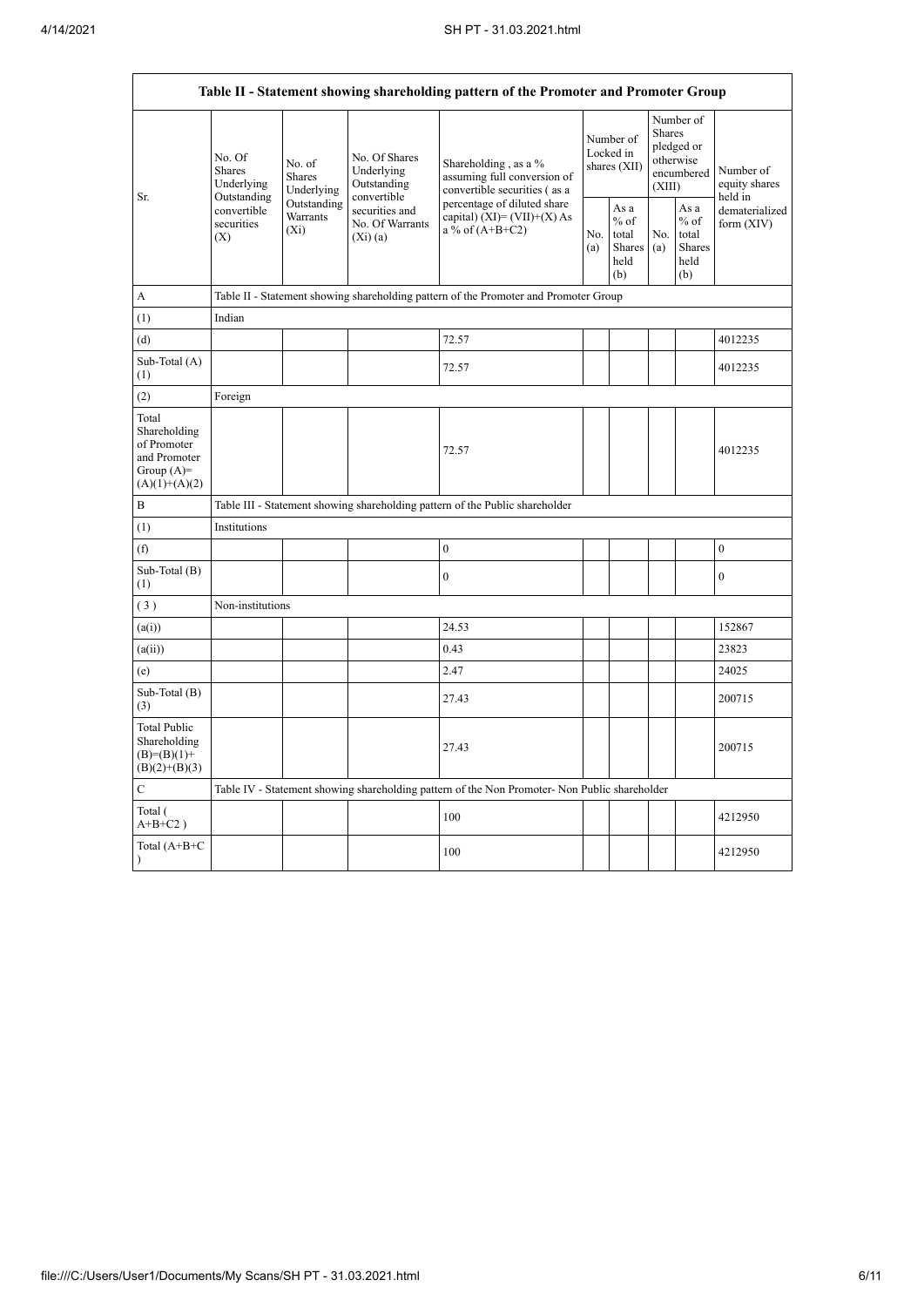| Any Other (specify)                                                                                                                                                                  |                                                                     |                         |                       |  |  |
|--------------------------------------------------------------------------------------------------------------------------------------------------------------------------------------|---------------------------------------------------------------------|-------------------------|-----------------------|--|--|
| Searial No.                                                                                                                                                                          | $\mathbf{1}$                                                        | $\overline{c}$          |                       |  |  |
| Category                                                                                                                                                                             | <b>Bodies Corporate</b>                                             | <b>Bodies Corporate</b> | Click here to go back |  |  |
| Name of the<br>Shareholders (I)                                                                                                                                                      | <b>BBIGPLAS POLY PRIVATE LTD</b><br>KKALPANA INDUSTRIES (INDIA) LTD |                         |                       |  |  |
| PAN(II)                                                                                                                                                                              | AADCK7909G                                                          | AABCK2239D              | Total                 |  |  |
| No. of the<br>Shareholders (I)                                                                                                                                                       | $\mathbf{1}$                                                        | $\mathbf{1}$            | $\overline{c}$        |  |  |
| No. of fully paid<br>up equity shares<br>held (IV)                                                                                                                                   | 2009315                                                             | 2002920                 | 4012235               |  |  |
| No. Of Partly paid-<br>up equity shares<br>held (V)                                                                                                                                  |                                                                     |                         |                       |  |  |
| No. Of shares<br>underlying<br>Depository<br>Receipts (VI)                                                                                                                           |                                                                     |                         |                       |  |  |
| Total nos. shares<br>held $(VII) = (IV)+$<br>$(V)$ + $(VI)$                                                                                                                          | 2009315                                                             | 2002920                 | 4012235               |  |  |
| Shareholding as a<br>% of total no. of<br>shares (calculated<br>as per SCRR,<br>1957) (VIII) As a<br>% of $(A+B+C2)$                                                                 | 36.34                                                               | 36.23                   | 72.57                 |  |  |
|                                                                                                                                                                                      | Number of Voting Rights held in each class of securities (IX)       |                         |                       |  |  |
| Class eg: X                                                                                                                                                                          | 2009315                                                             | 2002920                 | 4012235               |  |  |
| Class eg:y                                                                                                                                                                           |                                                                     |                         |                       |  |  |
| Total                                                                                                                                                                                | 2009315                                                             | 2002920                 | 4012235               |  |  |
| Total as a % of<br><b>Total Voting rights</b>                                                                                                                                        | 36.34                                                               | 36.23                   | 72.57                 |  |  |
| No. Of Shares<br>Underlying<br>Outstanding<br>convertible<br>securities $(X)$                                                                                                        |                                                                     |                         |                       |  |  |
| No. of Shares<br>Underlying<br>Outstanding<br>Warrants (Xi)                                                                                                                          |                                                                     |                         |                       |  |  |
| No. Of Shares<br>Underlying<br>Outstanding<br>convertible<br>securities and No.<br>Of Warrants (Xi)<br>(a)                                                                           |                                                                     |                         |                       |  |  |
| Shareholding, as a<br>% assuming full<br>conversion of<br>convertible<br>securities (as a<br>percentage of<br>diluted share<br>capital) (XI)=<br>$(VII)+(X)$ As a %<br>of $(A+B+C2)$ | 36.34                                                               | 36.23                   | 72.57                 |  |  |
| Number of Locked in shares (XII)                                                                                                                                                     |                                                                     |                         |                       |  |  |
| No. (a)                                                                                                                                                                              |                                                                     |                         |                       |  |  |
| As a % of total<br>Shares held (b)                                                                                                                                                   |                                                                     |                         |                       |  |  |
|                                                                                                                                                                                      | Number of Shares pledged or otherwise encumbered (XIII)             |                         |                       |  |  |
| No. (a)                                                                                                                                                                              |                                                                     |                         |                       |  |  |
| As a % of total<br>Shares held (b)                                                                                                                                                   |                                                                     |                         |                       |  |  |
| Number of equity<br>shares held in<br>dematerialized<br>form $(XIV)$                                                                                                                 | 2009315                                                             | 2002920                 | 4012235               |  |  |
| Reason for not providing PAN                                                                                                                                                         |                                                                     |                         |                       |  |  |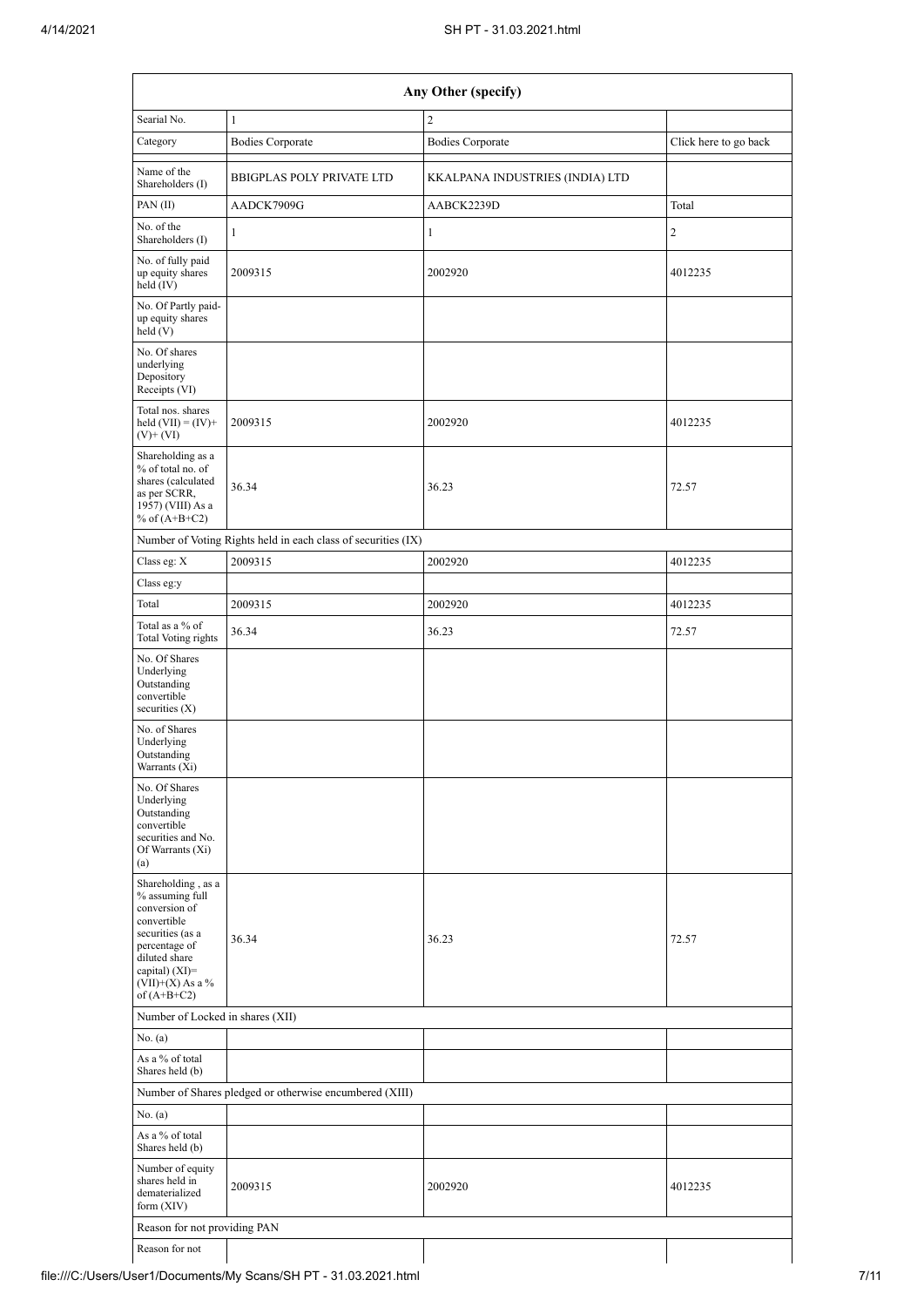| providing PAN    |          |  |
|------------------|----------|--|
| Shareholder type | Promoter |  |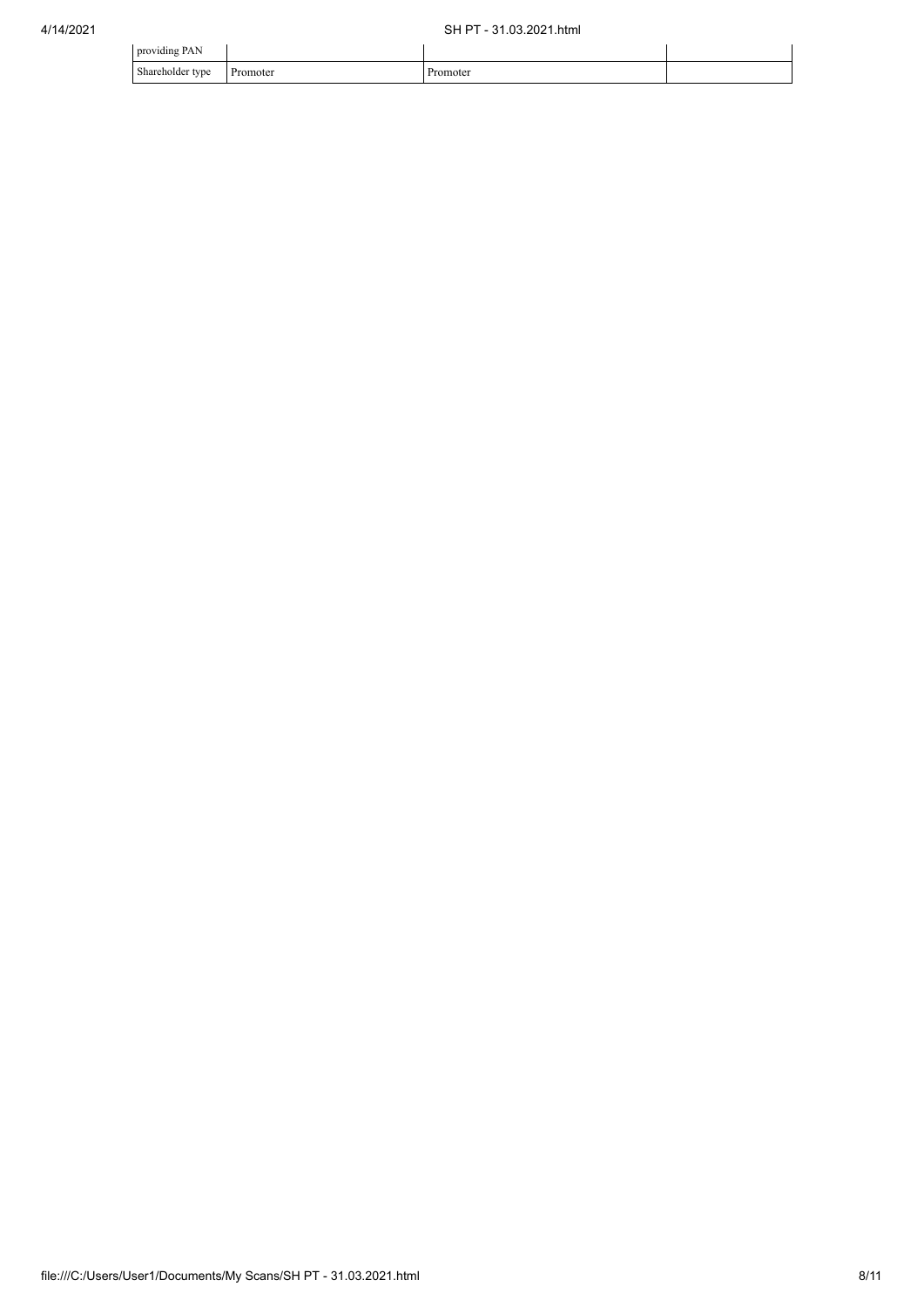|                                                                                                                                                                                                       | Any Other (specify)        |                                                               |                              |                |                          |  |  |
|-------------------------------------------------------------------------------------------------------------------------------------------------------------------------------------------------------|----------------------------|---------------------------------------------------------------|------------------------------|----------------|--------------------------|--|--|
| Searial No.                                                                                                                                                                                           | $\mathbf{1}$               | $\overline{c}$                                                | 3                            | $\overline{4}$ |                          |  |  |
| Category                                                                                                                                                                                              | <b>Bodies</b><br>Corporate | <b>Bodies Corporate</b>                                       | Non-Resident Indian<br>(NRI) | <b>HUF</b>     |                          |  |  |
| Category / More<br>than 1 percentage                                                                                                                                                                  | Category                   | More than 1 percentage of<br>shareholding                     | Category                     | Category       |                          |  |  |
| Name of the<br>Shareholders (I)                                                                                                                                                                       |                            | <b>SIKKIM BANK LIMITED</b>                                    |                              |                | Click here to go<br>back |  |  |
| PAN(II)                                                                                                                                                                                               |                            | ZZZZZ9999Z                                                    |                              |                | Total                    |  |  |
| No. of the<br>Shareholders (I)                                                                                                                                                                        | 58                         | $\mathbf{1}$                                                  | $\mathbf{1}$                 | 10             | 69                       |  |  |
| No. of fully paid<br>up equity shares<br>held (IV)                                                                                                                                                    | 131810                     | 100000                                                        | 300                          | 4265           | 136375                   |  |  |
| No. Of Partly paid-<br>up equity shares<br>held(V)                                                                                                                                                    |                            |                                                               |                              |                |                          |  |  |
| No. Of shares<br>underlying<br>Depository<br>Receipts (VI)                                                                                                                                            |                            |                                                               |                              |                |                          |  |  |
| Total nos. shares<br>held $(VII) = (IV) +$<br>$(V)$ + $(VI)$                                                                                                                                          | 131810                     | 100000                                                        | 300                          | 4265           | 136375                   |  |  |
| Shareholding as a<br>% of total no. of<br>shares (calculated<br>as per SCRR,<br>1957) (VIII) As a<br>% of $(A+B+C2)$                                                                                  | 2.38                       | 1.81                                                          | 0.01                         | 0.08           | 2.47                     |  |  |
|                                                                                                                                                                                                       |                            | Number of Voting Rights held in each class of securities (IX) |                              |                |                          |  |  |
| Class eg: X                                                                                                                                                                                           | 131810                     | 100000                                                        | 300                          | 4265           | 136375                   |  |  |
| Class eg:y                                                                                                                                                                                            |                            |                                                               |                              |                |                          |  |  |
| Total                                                                                                                                                                                                 | 131810                     | 100000                                                        | 300                          | 4265           | 136375                   |  |  |
| Total as a % of<br>Total Voting rights                                                                                                                                                                | 2.38                       | 1.81                                                          | 0.01                         | 0.08           | 2.47                     |  |  |
| No. Of Shares<br>Underlying<br>Outstanding<br>convertible<br>securities $(X)$                                                                                                                         |                            |                                                               |                              |                |                          |  |  |
| No. of Shares<br>Underlying<br>Outstanding<br>Warrants (Xi)                                                                                                                                           |                            |                                                               |                              |                |                          |  |  |
| No. Of Shares<br>Underlying<br>Outstanding<br>convertible<br>securities and No.<br>Of Warrants (Xi)<br>(a)                                                                                            |                            |                                                               |                              |                |                          |  |  |
| Shareholding, as a<br>% assuming full<br>conversion of<br>convertible<br>securities (as a<br>percentage of<br>diluted share<br>capital) $(XI)=$<br>$(\rm{VII}){+}(\rm{X})$ As a $\%$<br>of $(A+B+C2)$ | 2.38                       | 1.81                                                          | 0.01                         | 0.08           | 2.47                     |  |  |
| Number of Locked in shares (XII)                                                                                                                                                                      |                            |                                                               |                              |                |                          |  |  |
| No. (a)                                                                                                                                                                                               |                            |                                                               |                              |                |                          |  |  |
| As a % of total<br>Shares held (b)                                                                                                                                                                    |                            |                                                               |                              |                |                          |  |  |
| Number of equity<br>shares held in<br>dematerialized<br>form $(XIV)$                                                                                                                                  | 19460                      | $\boldsymbol{0}$                                              | 300                          | 4265           | 24025                    |  |  |
| Reason for not providing PAN                                                                                                                                                                          |                            |                                                               |                              |                |                          |  |  |
| Reason for not<br>providing PAN                                                                                                                                                                       |                            | Textual Information(1)                                        |                              |                |                          |  |  |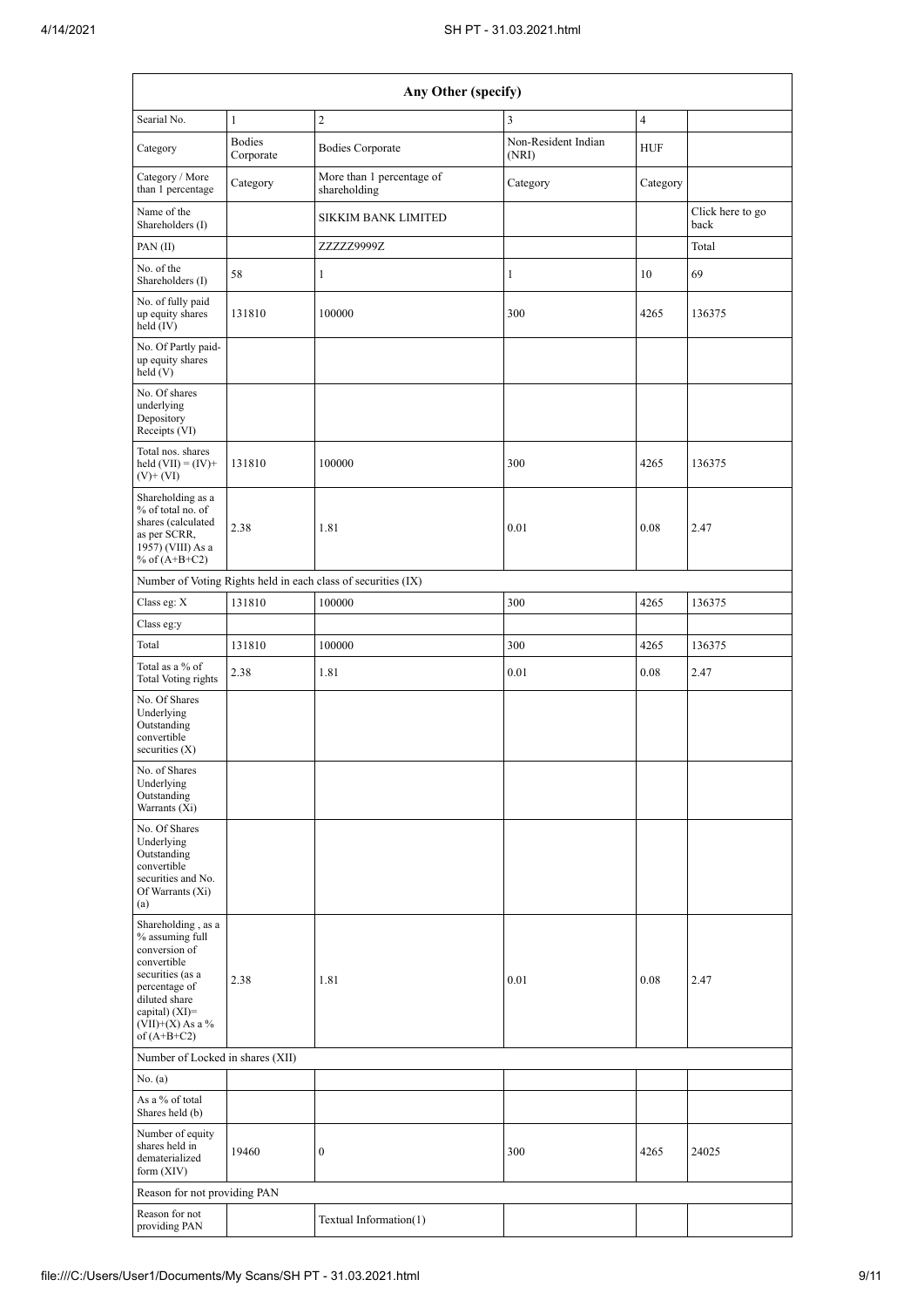|                        | <b>Text Block</b>        |
|------------------------|--------------------------|
| Textual Information(1) | <b>PAN NOT AVAILABLE</b> |